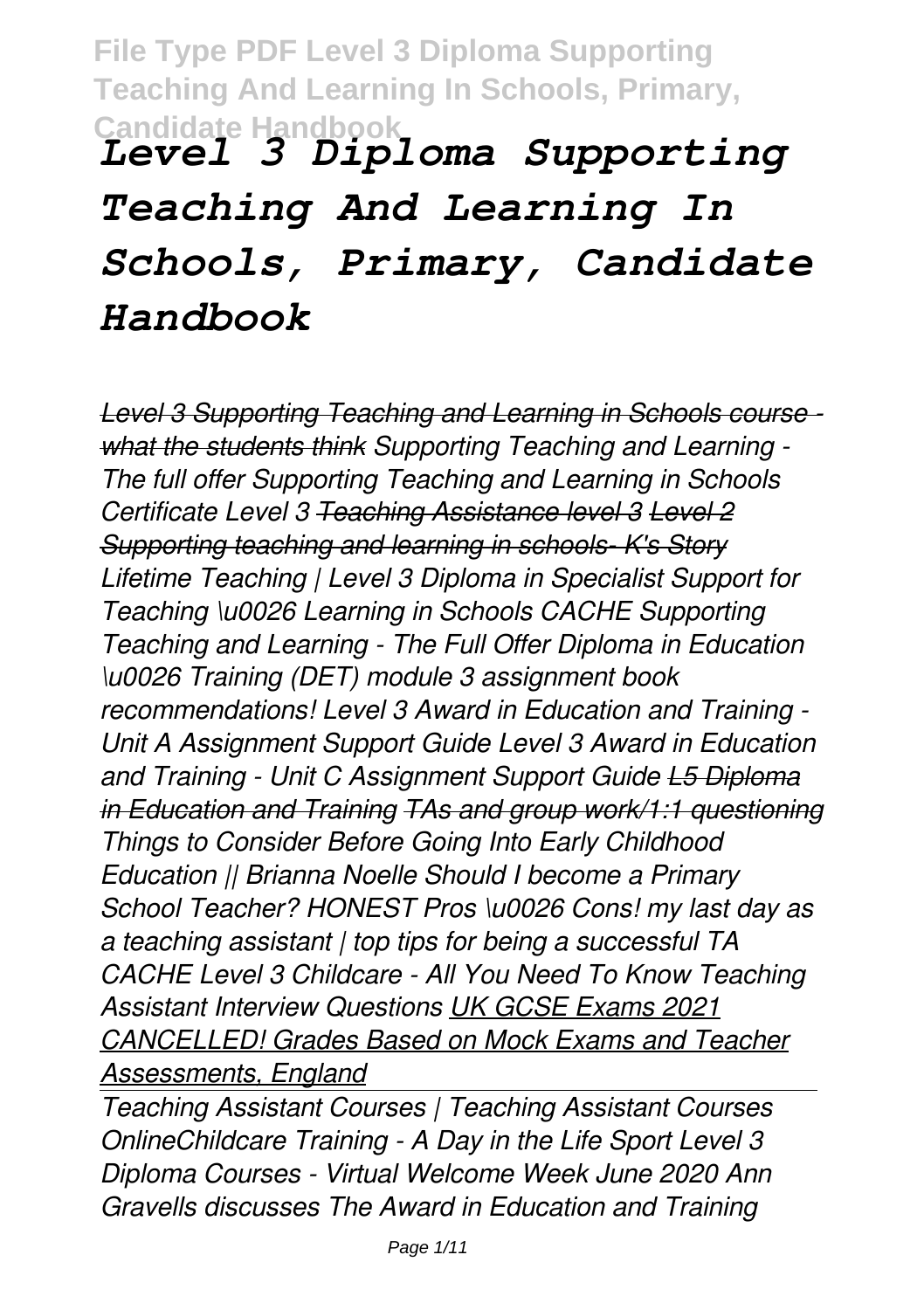### **Candidate Handbook** *qualification Welcome to Level 3 Award in Education and Training Online Course*

*Level 3 Award in Supporting Teaching and Learning in SchoolsLevel 3 Award in Education and Training | PTLLS Teacher Training NVQ Level 3 Teaching Assistant ANSWERS QCF NVQ All Courses 2019 Answers Here (DOWNLOAD LINK) The Certificate in Education and Training text book Online Level 3 Award in Education and Training Autism Books I Recommend Level 3 Diploma Supporting Teaching Diploma in Supporting Teaching and Learning Level 3 (Evening) This qualification provides learners with an in-depth understanding of the knowledge and skills needed when working directly with children and young people in school and college environments.*

### *Diploma in Supporting Teaching and Learning Level 3 (Evening)*

*The Level 3 Certificate enables progression to the Level 3 Diploma in Supporting Teaching and Learning, or into the workforce. Funding for our qualifications. Find out about funding for this and other qualifications on our funding page. Supporting materials. Our new Supporting Teaching and Learning qualifications do not have separate Learner Handbooks.*

#### *NCFE CACHE Level 3 Certificate in Supporting Teaching and ...*

*Level 3//. Supporting Teaching and Learning in Schools | Level 3 | Diploma. Supporting Teaching and Learning in Schools | Level 3 | Diploma. Print. About the course. This course is ideal for you if you have already been working or volunteering in support roles in education settings and are looking for a way to deepen your knowledge and progress*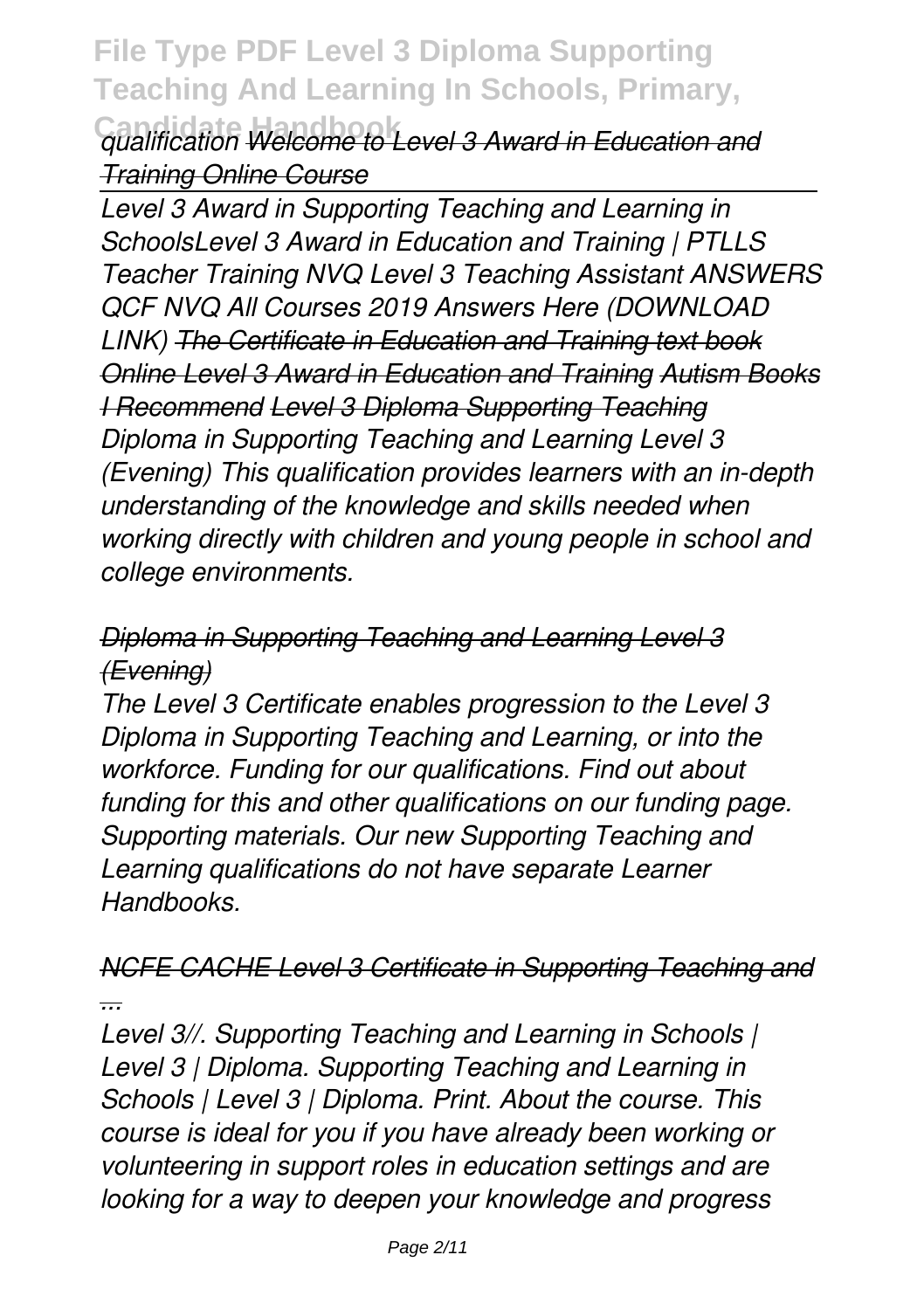**File Type PDF Level 3 Diploma Supporting Teaching And Learning In Schools, Primary, Candidate Handbook** *your learning.*

*Supporting Teaching and Learning in Schools | Level 3 ... Although Gateway Qualifications offer a range of continuous professional development qualifications that are relevant to the teaching assistant role, for example, supporting children with a range of disabilities or learning difficulties, this qualification and the Diploma are the first qualification which is directly aimed at supporting the teaching assistant role.*

*Gateway Qualifications Level 3 Diploma for Supporting ... NCFE CACHE Level 3 Diploma in Supporting Teaching and Learning Ref: 603/2496/X Sector: Education and Training, Supporting Teaching and Learning Features: UCAS, Nested Qualification*

### *NCFE CACHE Level 3 Diploma in Supporting Teaching and Learning*

*Overview The Level 3 Diploma in Specialist Supporting Teaching and Learning in Schools is designed for support staff whose role requires competence across a range of responsibilities.*

### *Diploma Supporting Teaching and Learning in Schools - Level 3*

*Supporting Teaching and Learning Level 3 Diploma; Start Date: Please enquire: Day: Tuesday: Duration: 34 weeks: Cost: £2225 (Learner Loans may be available)*

### *Supporting Teaching and Learning Level 3 Diploma - Nelson ...*

*The Supporting Teaching and Learning Certificate (RQF) Level 3 course is a combination of online theory and a school placement. To successfully complete this qualification, every* Page 3/11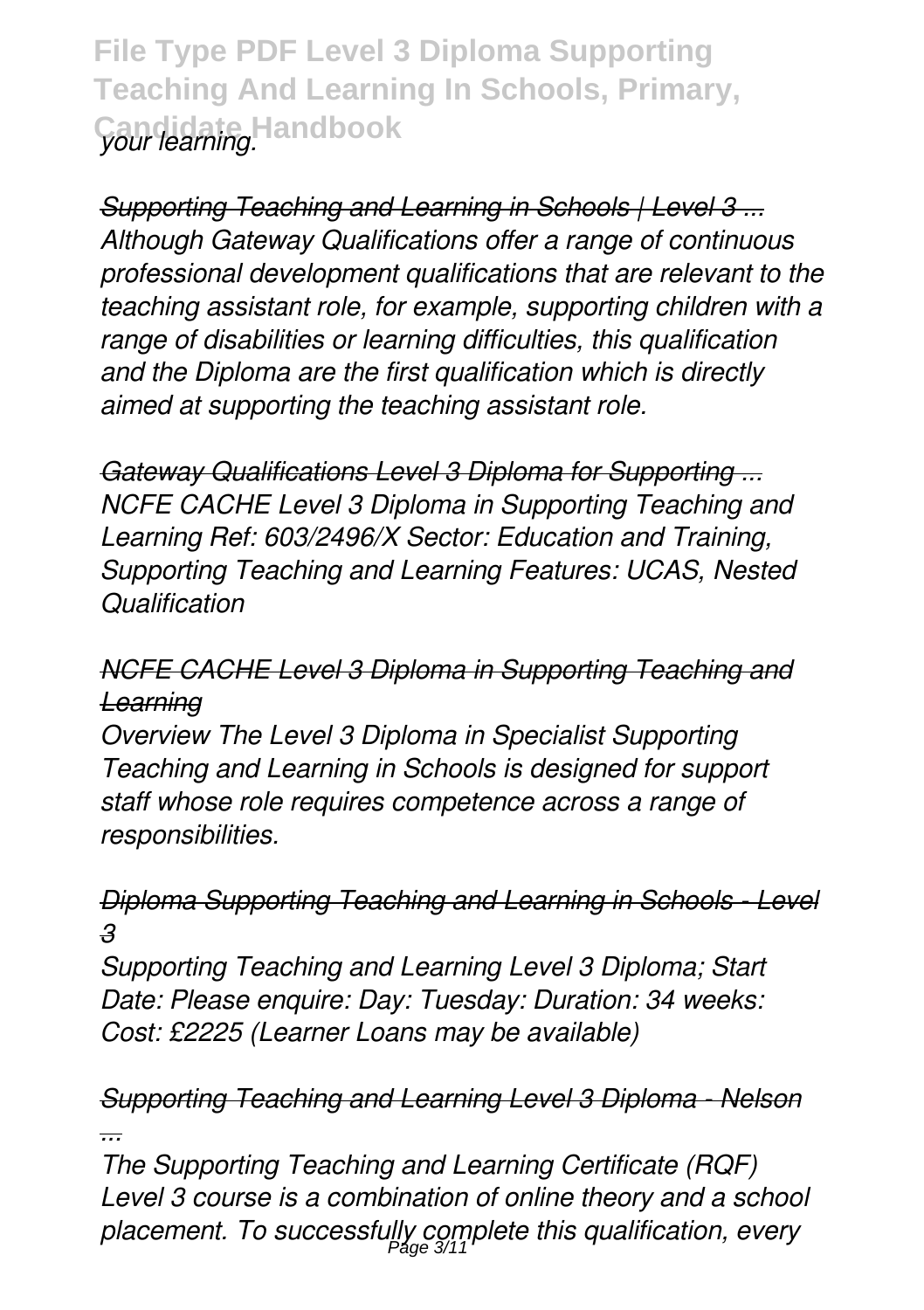**Candidate Handbook** *student must undertake at least 50 hours of work experience.*

*Level 3 Supporting Teaching And Learning | learndirect Level 3 Diploma in Specialist Support for Teaching and Learning in Schools. The Award is comprised of mandatory units, including: Communication and professional relationships with children, young people and adults (2 credits)*

*Supporting Teaching and Learning in Schools qualifications ... Government reforms to the apprenticeship system have led to the development of the Level 3 Teaching Assistant Apprenticeship Standard. We therefore offer the Level 3 Diploma in Supporting Teaching and Learning qualification which fully maps to the knowledge, skills and behaviour requirements the Standard demands.*

#### *Supporting Teaching and Learning*

*Course Overview This Level 3 course is suitable for you if you work with teachers in classrooms supporting the learning process in a primary, special or secondary school, or a college.You might be in a general support role or have specific responsibilities for a pupil subject area or age group.*

*Supporting Teaching and Learning Diploma Level 3 ... The Level 3 Diploma in Supporting Teaching and Learning will build upon your existing knowledge and help you to develop an in-depth understanding of the theoretical knowledge, and practical skills, you need for a career working directly with children and young people in school and college environments.*

*Lambeth College - Level 3 Diploma in Support for Teaching ... Become a fully qualified teaching assistant About your Level 3 Diploma All new for 2020, this Level 3 Diploma boasts a fully* Page 4/11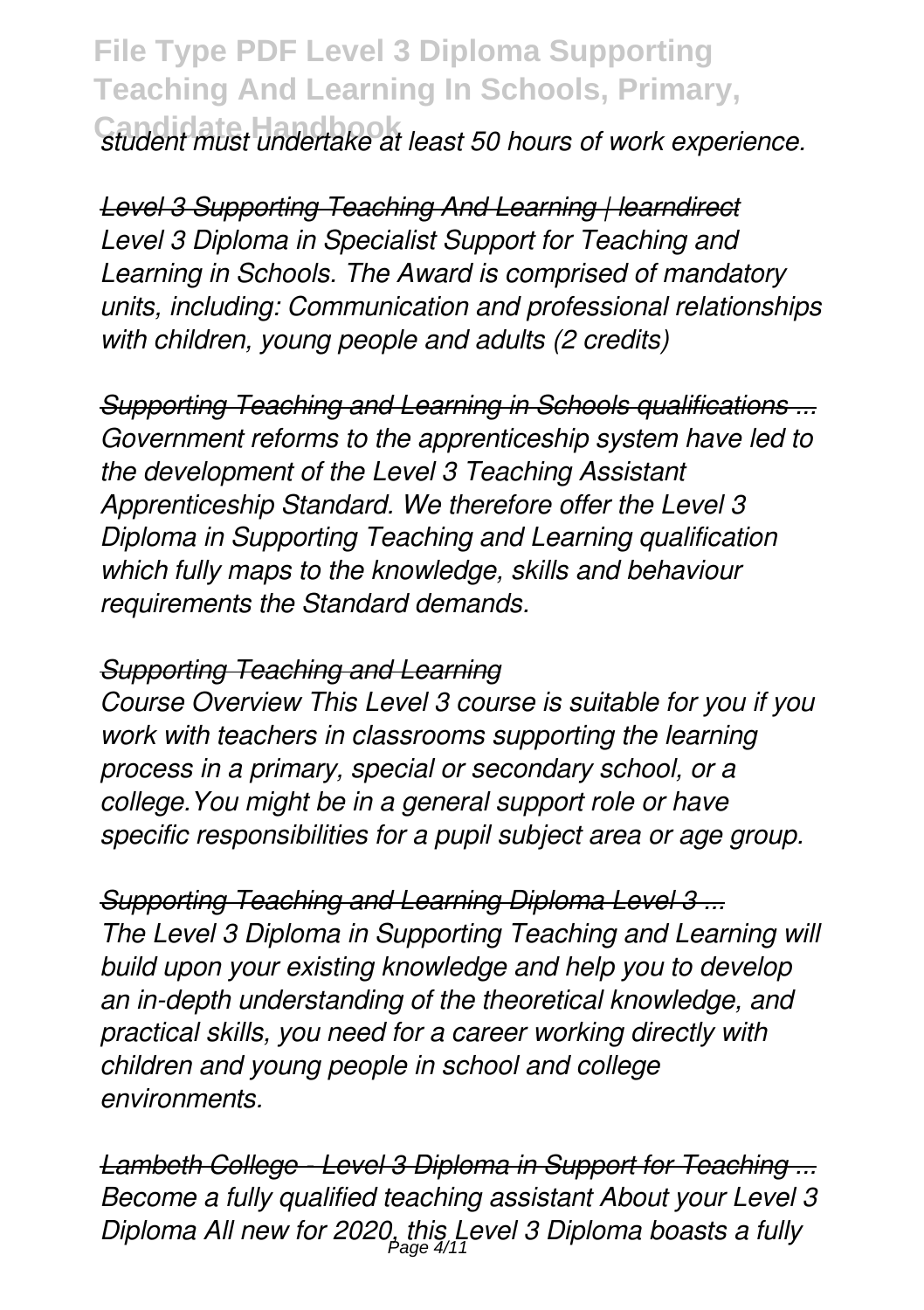**Candidate Handbook** *revised and updated syllabus to reflect the latest best practices and educational methodologies for supporting children and young people in both primary and secondary education settings.*

*Specialist Support For Teaching & Learning | Level 3 ... Level 3 Diploma Supporting teaching and learning in schools, Secondary, Candidate Handbook (NVQ/SVQ Supporting Teaching and Learning in Schools Level 3)*

*Supporting Teaching and Learning in Schools Primary ... Course Overview Targeted at students aged 19 and over, this course provides an in-depth understanding of the knowledge and skills needed when working directly with children and young people in school and college environments.*

*Support in Teaching and Learning Diploma level 3 - C3142 Level 3 Diploma Supporting teaching and learning in schools, Secondary, Candidate Handbook (NVQ/SVQ Supporting Teaching and Learning in Schools Level 3) by Louise Burnham and Brenda Baker | 4 Jan 2011 4.6 out of 5 stars 77*

### *Amazon.co.uk: supporting teaching and learning level 3: Books*

*Course Description If you are already qualified at Level 2 and working in a school or nursery, the Level 3 Diploma will enable you to have: more responsibility in the classroom, take a lead on planning & assessment of learning activities, command a higher pay rate, develop your confidence and enhance professional skills*

*NCFE CACHE Level 3 Diploma in Supporting Teaching and L As learners need to show competence in both skills and knowledge, they will need to be working or be on a practical* Page 5/11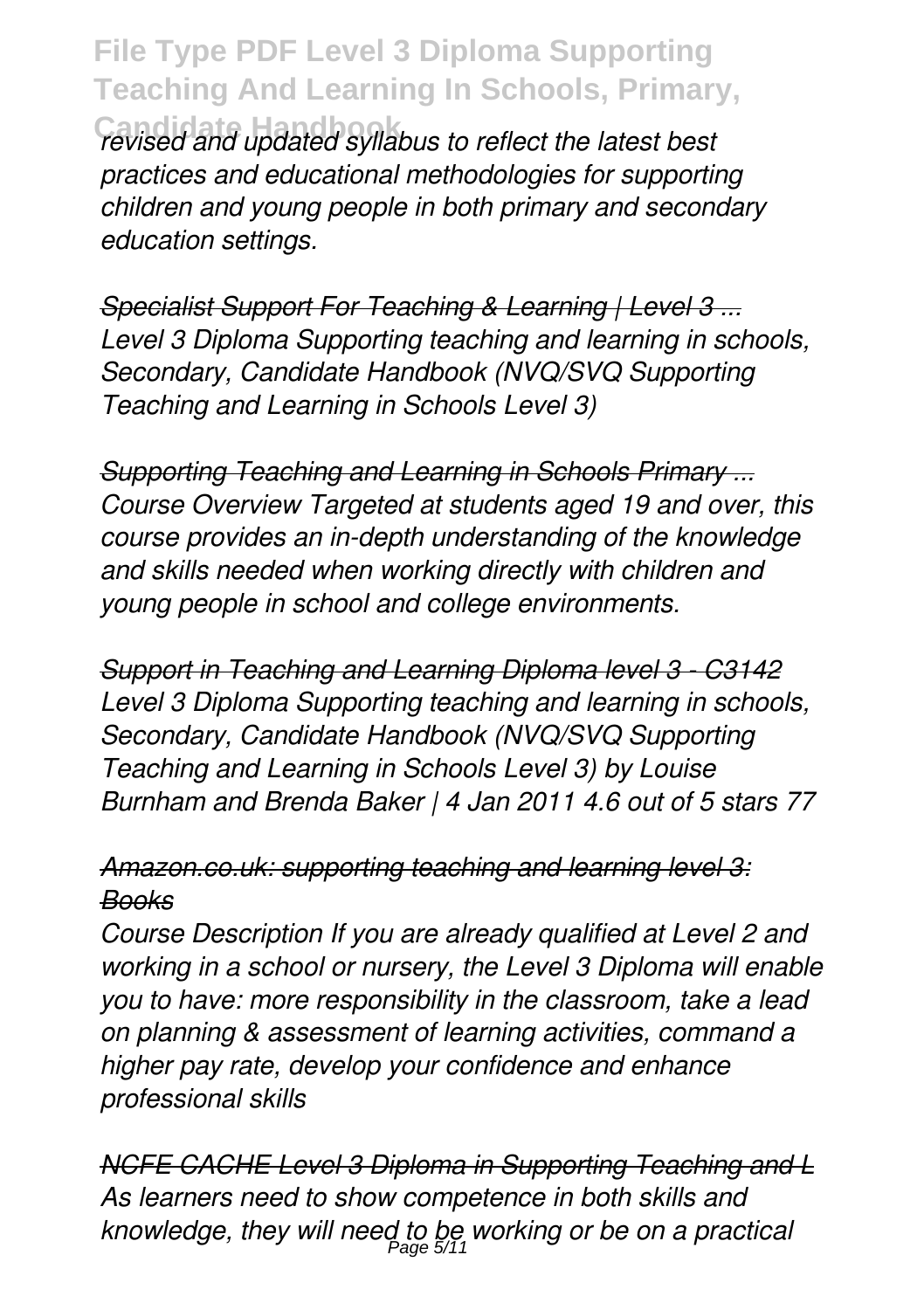**Candidate Handbook** *placement during the taught programme of study.The Level 3 Diploma has been allocated UCAS points. Please refer to the UCAS website for further details of the points allocation and the most up to date information. What will I learn?*

*Level 3 Supporting Teaching and Learning in Schools course what the students think Supporting Teaching and Learning - The full offer Supporting Teaching and Learning in Schools Certificate Level 3 Teaching Assistance level 3 Level 2 Supporting teaching and learning in schools- K's Story Lifetime Teaching | Level 3 Diploma in Specialist Support for Teaching \u0026 Learning in Schools CACHE Supporting Teaching and Learning - The Full Offer Diploma in Education \u0026 Training (DET) module 3 assignment book recommendations! Level 3 Award in Education and Training - Unit A Assignment Support Guide Level 3 Award in Education and Training - Unit C Assignment Support Guide L5 Diploma in Education and Training TAs and group work/1:1 questioning Things to Consider Before Going Into Early Childhood Education || Brianna Noelle Should I become a Primary School Teacher? HONEST Pros \u0026 Cons! my last day as a teaching assistant | top tips for being a successful TA CACHE Level 3 Childcare - All You Need To Know Teaching Assistant Interview Questions UK GCSE Exams 2021 CANCELLED! Grades Based on Mock Exams and Teacher Assessments, England*

*Teaching Assistant Courses | Teaching Assistant Courses OnlineChildcare Training - A Day in the Life Sport Level 3 Diploma Courses - Virtual Welcome Week June 2020 Ann Gravells discusses The Award in Education and Training qualification Welcome to Level 3 Award in Education and*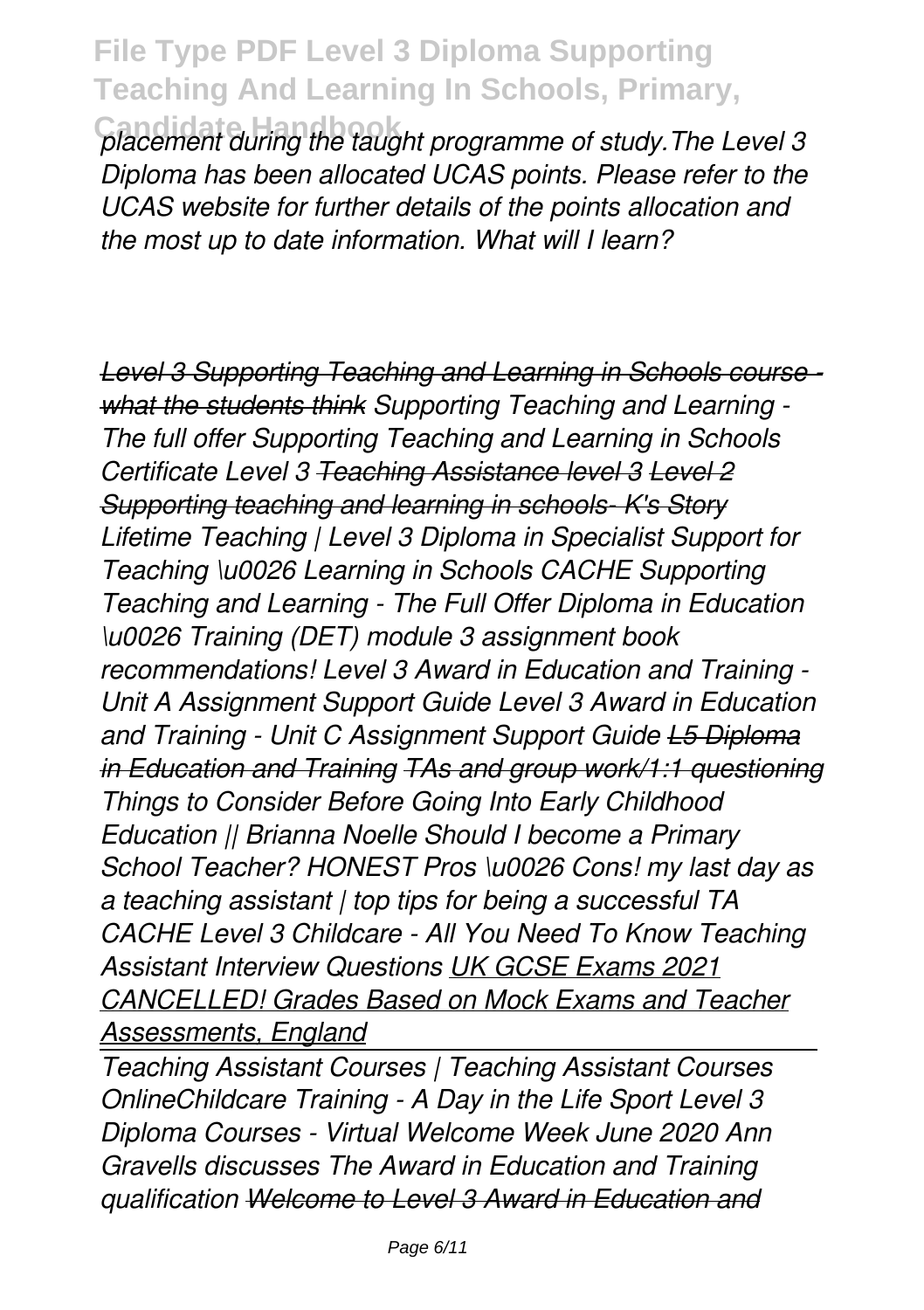# **File Type PDF Level 3 Diploma Supporting Teaching And Learning In Schools, Primary, Candidate Handbook** *Training Online Course*

*Level 3 Award in Supporting Teaching and Learning in SchoolsLevel 3 Award in Education and Training | PTLLS Teacher Training NVQ Level 3 Teaching Assistant ANSWERS QCF NVQ All Courses 2019 Answers Here (DOWNLOAD LINK) The Certificate in Education and Training text book Online Level 3 Award in Education and Training Autism Books I Recommend Level 3 Diploma Supporting Teaching Diploma in Supporting Teaching and Learning Level 3 (Evening) This qualification provides learners with an in-depth understanding of the knowledge and skills needed when working directly with children and young people in school and college environments.*

### *Diploma in Supporting Teaching and Learning Level 3 (Evening)*

*The Level 3 Certificate enables progression to the Level 3 Diploma in Supporting Teaching and Learning, or into the workforce. Funding for our qualifications. Find out about funding for this and other qualifications on our funding page. Supporting materials. Our new Supporting Teaching and Learning qualifications do not have separate Learner Handbooks.*

### *NCFE CACHE Level 3 Certificate in Supporting Teaching and ...*

*Level 3//. Supporting Teaching and Learning in Schools | Level 3 | Diploma. Supporting Teaching and Learning in Schools | Level 3 | Diploma. Print. About the course. This course is ideal for you if you have already been working or volunteering in support roles in education settings and are looking for a way to deepen your knowledge and progress your learning.*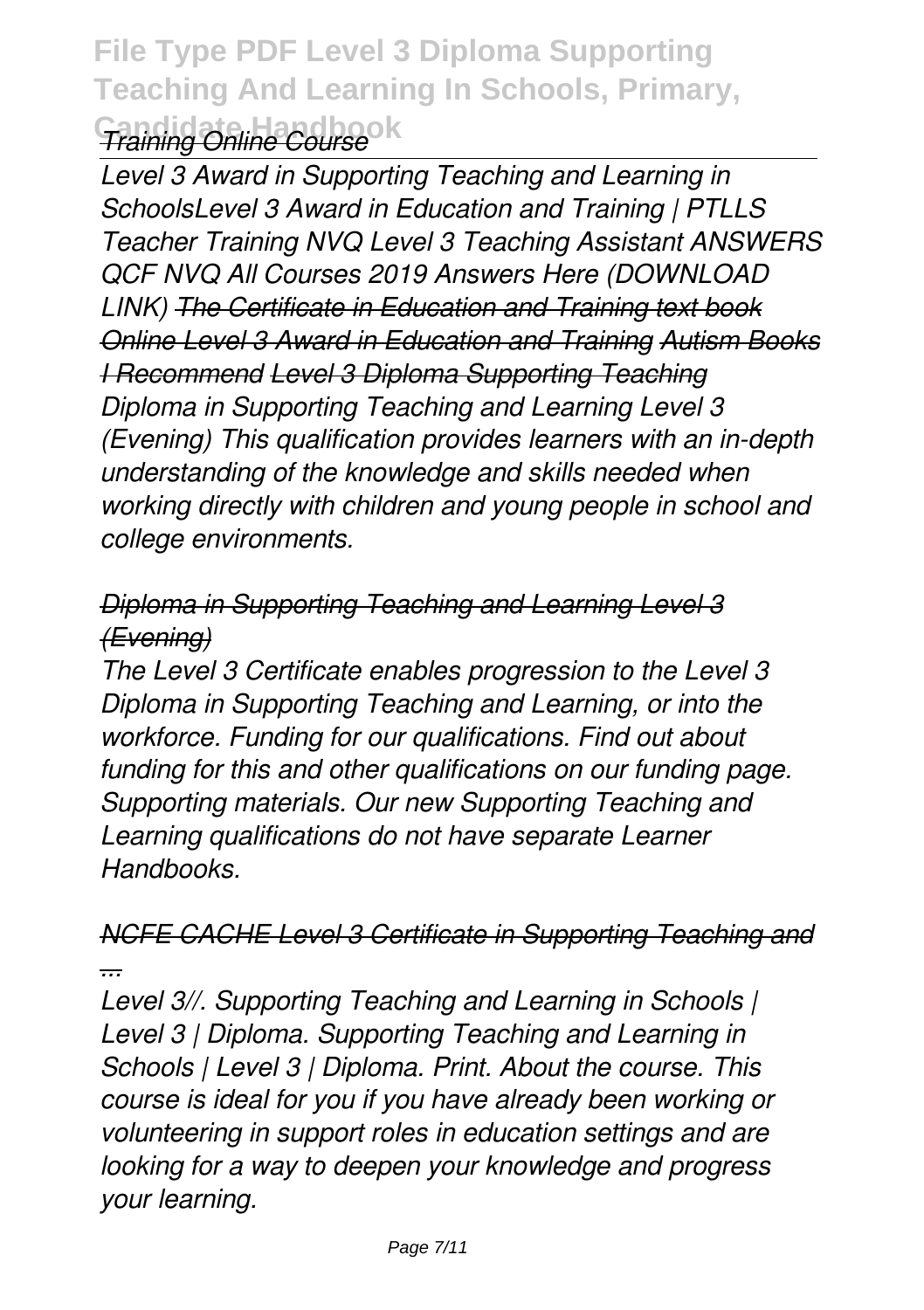*Supporting Teaching and Learning in Schools | Level 3 ... Although Gateway Qualifications offer a range of continuous professional development qualifications that are relevant to the teaching assistant role, for example, supporting children with a range of disabilities or learning difficulties, this qualification and the Diploma are the first qualification which is directly aimed at supporting the teaching assistant role.*

*Gateway Qualifications Level 3 Diploma for Supporting ... NCFE CACHE Level 3 Diploma in Supporting Teaching and Learning Ref: 603/2496/X Sector: Education and Training, Supporting Teaching and Learning Features: UCAS, Nested Qualification*

### *NCFE CACHE Level 3 Diploma in Supporting Teaching and Learning*

*Overview The Level 3 Diploma in Specialist Supporting Teaching and Learning in Schools is designed for support staff whose role requires competence across a range of responsibilities.*

### *Diploma Supporting Teaching and Learning in Schools - Level 3*

*Supporting Teaching and Learning Level 3 Diploma; Start Date: Please enquire: Day: Tuesday: Duration: 34 weeks: Cost: £2225 (Learner Loans may be available)*

### *Supporting Teaching and Learning Level 3 Diploma - Nelson ...*

*The Supporting Teaching and Learning Certificate (RQF) Level 3 course is a combination of online theory and a school placement. To successfully complete this qualification, every student must undertake at least 50 hours of work experience.* Page 8/11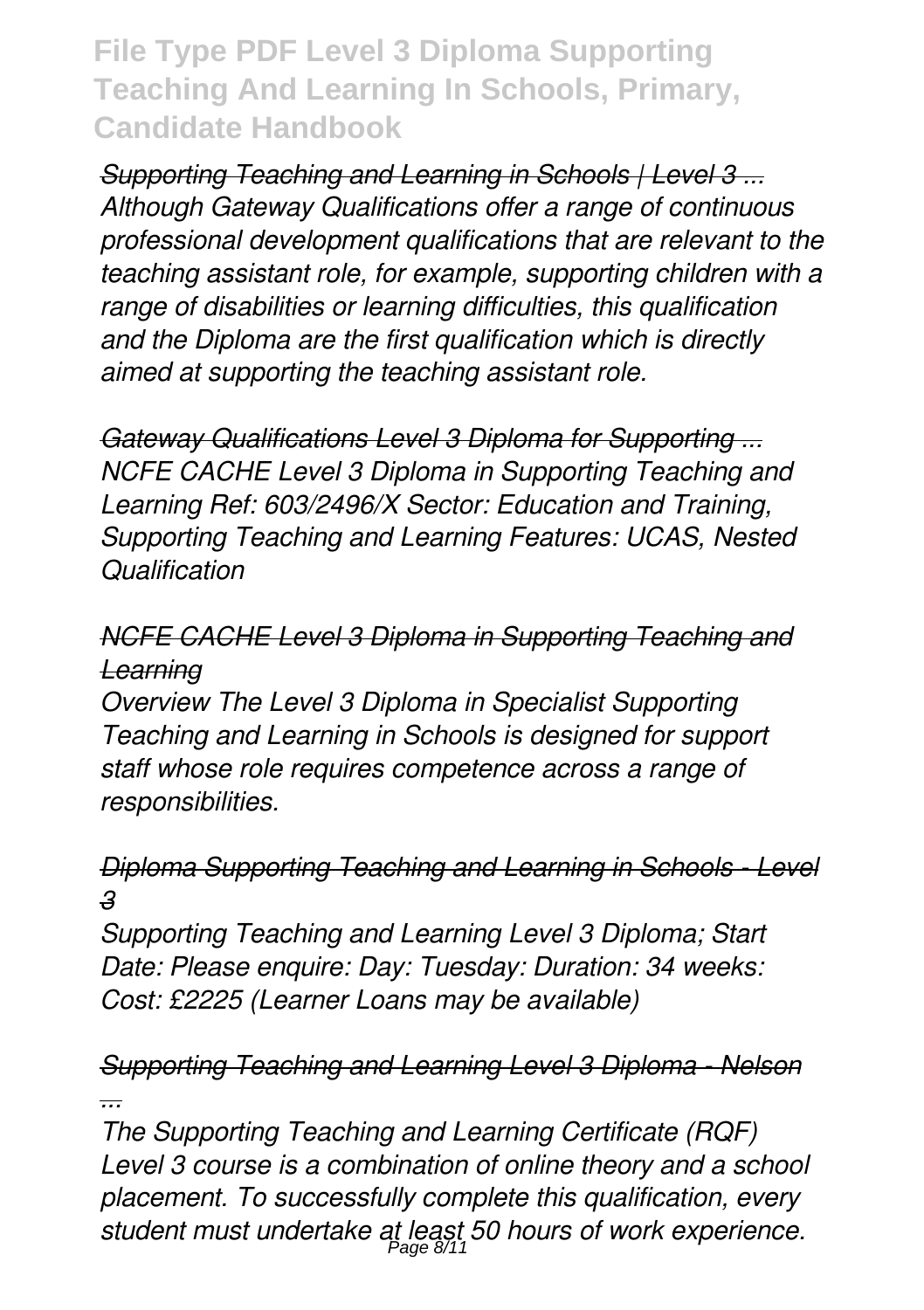*Level 3 Supporting Teaching And Learning | learndirect Level 3 Diploma in Specialist Support for Teaching and Learning in Schools. The Award is comprised of mandatory units, including: Communication and professional relationships with children, young people and adults (2 credits)*

*Supporting Teaching and Learning in Schools qualifications ... Government reforms to the apprenticeship system have led to the development of the Level 3 Teaching Assistant Apprenticeship Standard. We therefore offer the Level 3 Diploma in Supporting Teaching and Learning qualification which fully maps to the knowledge, skills and behaviour requirements the Standard demands.*

#### *Supporting Teaching and Learning*

*Course Overview This Level 3 course is suitable for you if you work with teachers in classrooms supporting the learning process in a primary, special or secondary school, or a college.You might be in a general support role or have specific responsibilities for a pupil subject area or age group.*

*Supporting Teaching and Learning Diploma Level 3 ... The Level 3 Diploma in Supporting Teaching and Learning will build upon your existing knowledge and help you to develop an in-depth understanding of the theoretical knowledge, and practical skills, you need for a career working directly with children and young people in school and college environments.*

*Lambeth College - Level 3 Diploma in Support for Teaching ... Become a fully qualified teaching assistant About your Level 3 Diploma All new for 2020, this Level 3 Diploma boasts a fully revised and updated syllabus to reflect the latest best* Page 9/11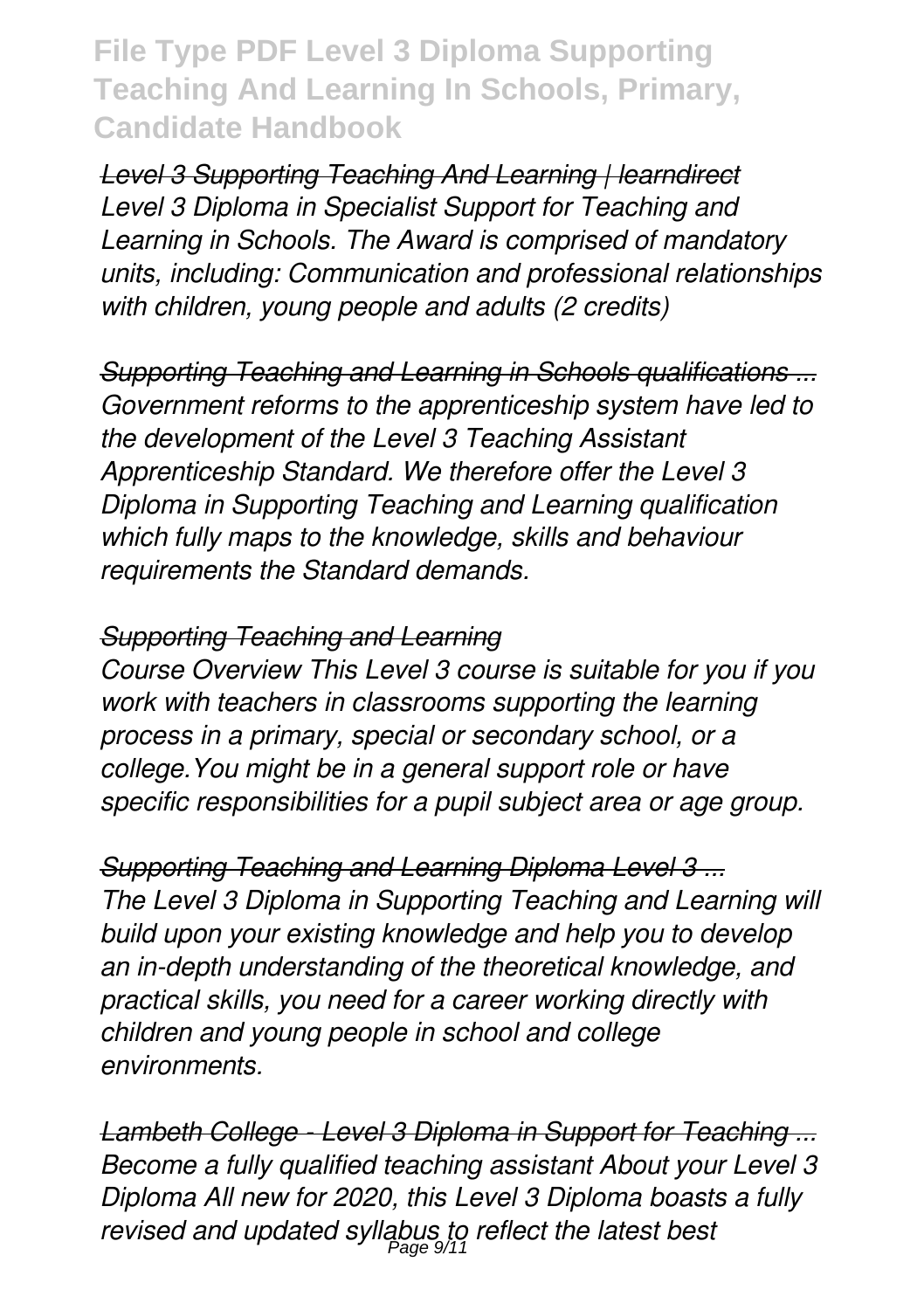**Candidate Handbook** *practices and educational methodologies for supporting children and young people in both primary and secondary education settings.*

*Specialist Support For Teaching & Learning | Level 3 ... Level 3 Diploma Supporting teaching and learning in schools, Secondary, Candidate Handbook (NVQ/SVQ Supporting Teaching and Learning in Schools Level 3)*

*Supporting Teaching and Learning in Schools Primary ... Course Overview Targeted at students aged 19 and over, this course provides an in-depth understanding of the knowledge and skills needed when working directly with children and young people in school and college environments.*

*Support in Teaching and Learning Diploma level 3 - C3142 Level 3 Diploma Supporting teaching and learning in schools, Secondary, Candidate Handbook (NVQ/SVQ Supporting Teaching and Learning in Schools Level 3) by Louise Burnham and Brenda Baker | 4 Jan 2011 4.6 out of 5 stars 77*

### *Amazon.co.uk: supporting teaching and learning level 3: Books*

*Course Description If you are already qualified at Level 2 and working in a school or nursery, the Level 3 Diploma will enable you to have: more responsibility in the classroom, take a lead on planning & assessment of learning activities, command a higher pay rate, develop your confidence and enhance professional skills*

*NCFE CACHE Level 3 Diploma in Supporting Teaching and L As learners need to show competence in both skills and knowledge, they will need to be working or be on a practical placement during the taught programme of study.The Level 3* Page 10/11